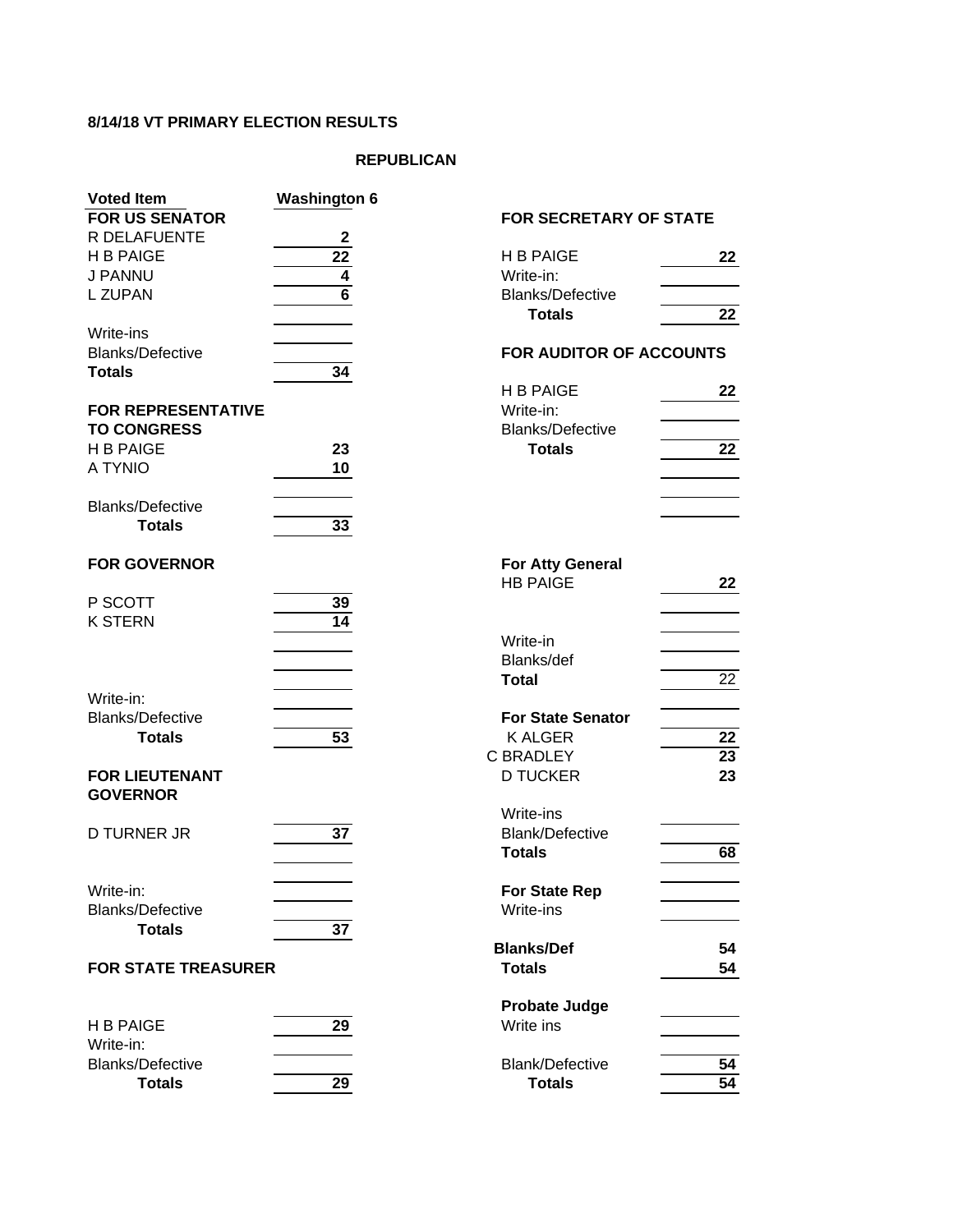### **ASSISTANT JUDGE** N/A

Write ins

| Blanks/Defective: | 108 |
|-------------------|-----|
| Totals            | 108 |

#### **STATE'S ATTORNEY** N/A

| Write-in:                                                                          |                 |
|------------------------------------------------------------------------------------|-----------------|
| Blanks/Defective:<br>Totals                                                        | 53<br>54        |
| <b>SHERIFF</b><br>W SAM HILL<br>Write-in:<br>Blanks/Defective:<br>Totals           | N/A<br>33<br>33 |
| <b>HIGH BAILIFF</b><br><b>M POULIN</b><br>Write-in:<br>Blanks/Defective:<br>Totals | 28              |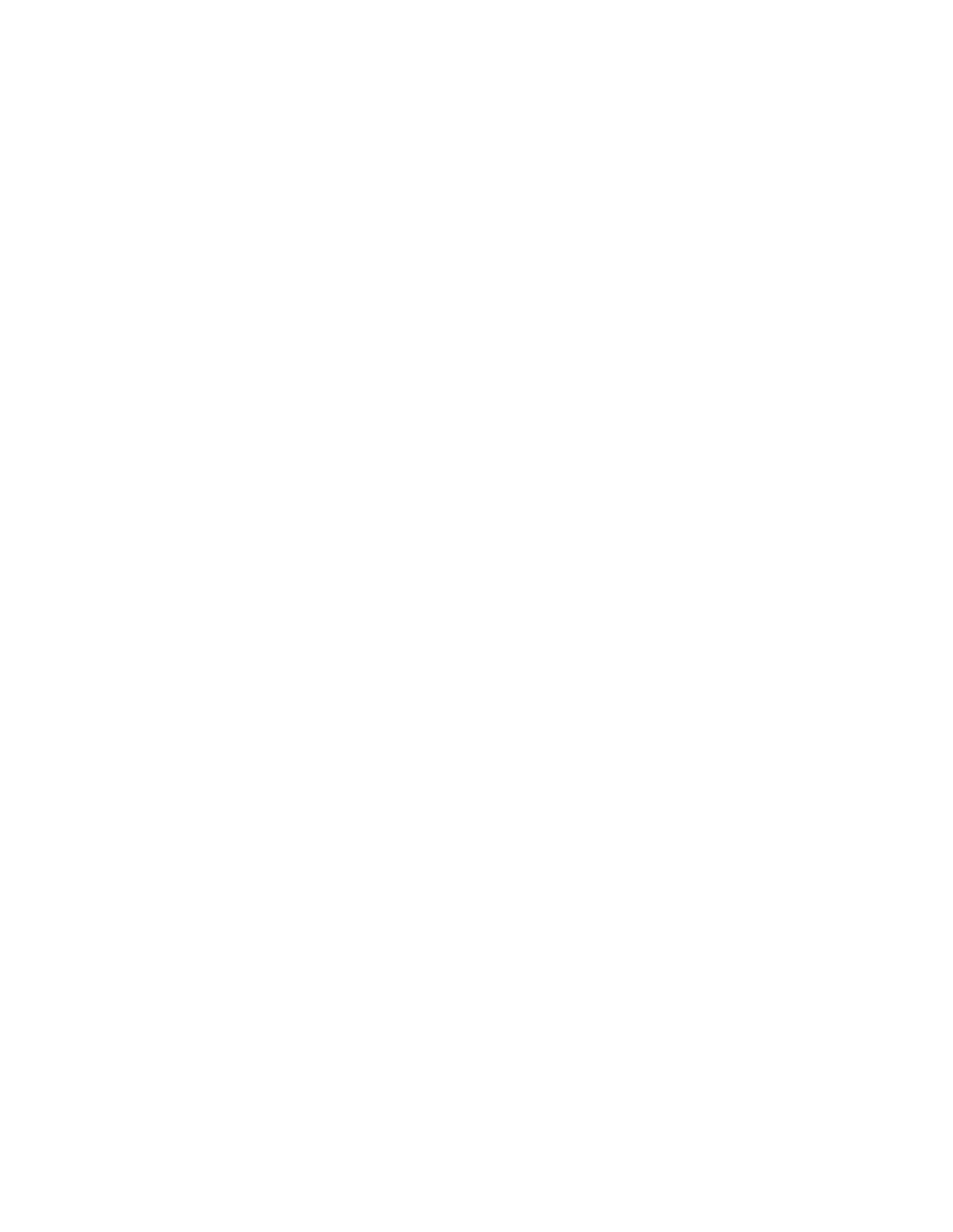#### **PROGRESSIVE PARTY**

| <b>Voted Item</b>             | <b>District 1</b>       | <b>FOR STATE SENATOR</b>           |                             |
|-------------------------------|-------------------------|------------------------------------|-----------------------------|
| <b>US SENATOR</b>             |                         | Write-ins                          |                             |
| Write-ins                     |                         | Cummings                           | $\mathbf 2$                 |
| <b>B</b> Sanders              | 4                       | Perchlik                           | 3                           |
|                               |                         | Pollinna                           | 4                           |
|                               |                         |                                    |                             |
| <b>Blanks/Defective</b>       |                         | <b>Blanks/Defective</b>            |                             |
| <b>Totals</b>                 | $\overline{\mathbf{4}}$ | <b>Totals</b>                      | $\frac{3}{0}$               |
|                               |                         |                                    | $\overline{12}$             |
| <b>FOR REPRESENTATIVE</b>     |                         |                                    |                             |
| <b>TO CONGRESS</b>            |                         |                                    |                             |
| P Welch                       | 2                       |                                    |                             |
| D Freilich                    | $\overline{1}$          |                                    |                             |
| <b>Blanks/Defective</b>       | $\overline{1}$          |                                    |                             |
| <b>Totals</b>                 | 4                       | FOR STATE REPRESENTATIVE           |                             |
|                               |                         | Write-in: J. ANCEL                 | 2                           |
| <b>FOR GOVERNOR</b>           |                         | J Hansen                           |                             |
| <b>WRITE-INS</b>              |                         | <b>Blanks/Defective</b>            | $\frac{2}{0}$               |
| P Scott                       | 1                       | <b>Totals</b>                      | $\overline{\mathbf{4}}$     |
| E Sonneborn                   | $\overline{\mathbf{1}}$ |                                    |                             |
| C Hallquist                   | $\overline{1}$          |                                    |                             |
| <b>Blanks/Defective</b>       | $\overline{\mathbf{1}}$ |                                    |                             |
| <b>Totals</b>                 | 4                       | <b>PROBATE JUDGE</b>               | N/A                         |
|                               |                         | Write-ins                          |                             |
| <b>FOR LIEUTENANT</b>         |                         | J Kilgore                          |                             |
| <b>GOVERNOR</b>               |                         | Blanks/Defective:                  | $\frac{3}{1}$               |
|                               |                         | <b>Totals</b>                      | $\overline{\mathbf{0}}$     |
| Write-in:                     | 0                       |                                    | 4                           |
| Zuckerman                     |                         | <b>ASSISTANT JUDGE</b>             | N/A                         |
| <b>Blanks/Defective</b>       |                         | Write-in:M Conlon                  |                             |
| <b>Totals</b>                 | $\overline{\mathbf{4}}$ | O Trautz                           | $\frac{3}{2}$ $\frac{2}{0}$ |
|                               |                         |                                    |                             |
| <b>FOR STATE TREASURER</b>    |                         | Blanks/Defective:<br><b>Totals</b> |                             |
|                               |                         |                                    | $\overline{\mathbf{8}}$     |
|                               |                         |                                    |                             |
| Write-ins:                    |                         | <b>STATE'S ATTORNEY N/A</b>        |                             |
| <b>B PEARCE</b>               | $\mathbf 3$             |                                    |                             |
| <b>Blanks/Defective</b>       |                         | Write-in:                          |                             |
| <b>Totals</b>                 | 4                       | R Thibault                         | $\frac{3}{1}$               |
|                               |                         | Blanks/Defective:                  |                             |
| <b>FOR SECRETARY OF STATE</b> |                         | <b>Totals</b>                      | 4                           |
| Write-ins:                    |                         | <b>SHERIFF</b>                     | N/A                         |
| J Condos                      | $\mathbf 2$             | Write-in:                          |                             |
| H B Paige                     | 1                       | W Sam Hill                         | 1                           |
|                               |                         | Blanks/Defective:                  | $\frac{3}{0}$               |
| <b>Blanks/Defective</b>       |                         | <b>Totals</b>                      |                             |
| <b>Totals</b>                 |                         |                                    |                             |

# **Voted Item District 1 FOR STATE SENATOR** Write-ins Pollinna **4**

| lanks/Defective |    |
|-----------------|----|
|                 |    |
| otals           |    |
|                 | 12 |

#### **FOR STATE REPRESENTATIVE**

| Write-in: J. ANCEL |  |
|--------------------|--|
| J Hansen           |  |
| Blanks/Defective   |  |
| Totals             |  |
|                    |  |

| <b>Totals</b>         | <b>PROBATE JUDGE</b>     | N/A |   |
|-----------------------|--------------------------|-----|---|
|                       | Write-ins                |     |   |
| <b>EUTENANT</b>       | J Kilgore                |     |   |
| <b>RNOR</b>           | Blanks/Defective:        |     |   |
|                       | <b>Totals</b>            |     |   |
|                       |                          |     |   |
| man                   | ASSISTANT JUDGE N/A      |     |   |
| Defective             | Write-in:M Conlon        |     |   |
| Totals                | O Trautz                 |     |   |
|                       | <b>Blanks/Defective:</b> |     |   |
| <b>TATE TREASURER</b> | <b>Totals</b>            |     |   |
|                       |                          |     | 8 |

## **STATE'S ATTORNEY N/A**

| Write-in:                |     |
|--------------------------|-----|
| R Thibault               | 3   |
| <b>Blanks/Defective:</b> |     |
| Totals                   |     |
| <b>SHERIFF</b>           | N/A |
| Write-in:                |     |
| W Sam Hill               |     |
| Blanks/Defective:        | 3   |
| <b>Totals</b>            |     |
|                          |     |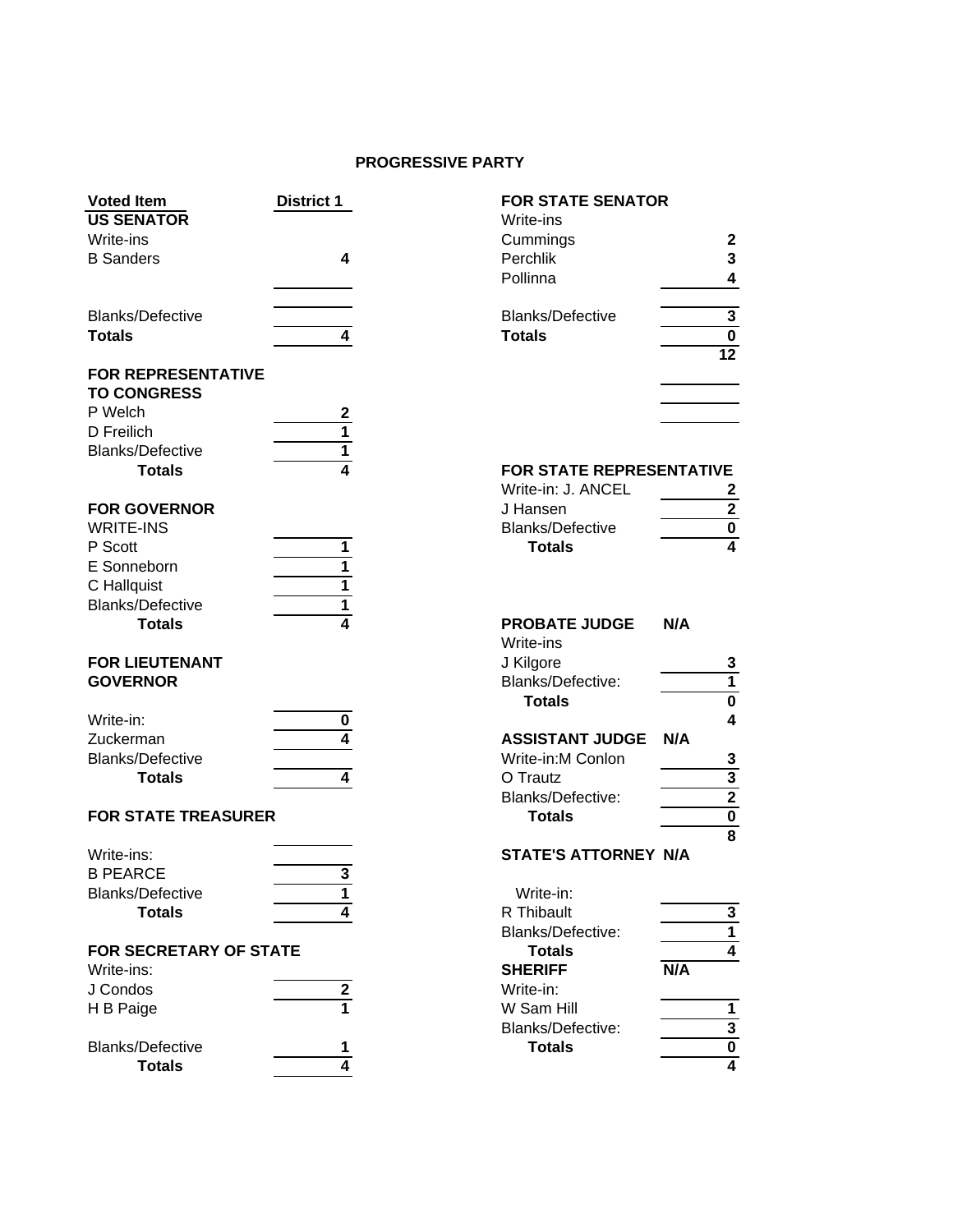#### **FOR AUDITOR OF ACCOUNTS HIGH BAILIFF**

| Write-in:               | Write-in:         |  |
|-------------------------|-------------------|--|
| D Hoffer                | M Poulin          |  |
| <b>Blanks/Defective</b> | Blanks/Defective: |  |
| <b>Totals</b>           | Totals            |  |

#### **FOR ATTORNEY GENERAL**

| Write-in: TJ DONOVAN    |  |
|-------------------------|--|
| <b>Blanks/Defective</b> |  |
| <b>Totals</b>           |  |

| ۱.        | Write-in:                |  |
|-----------|--------------------------|--|
|           | M Poulin                 |  |
| Defective | <b>Blanks/Defective:</b> |  |
| Totals    | Totals                   |  |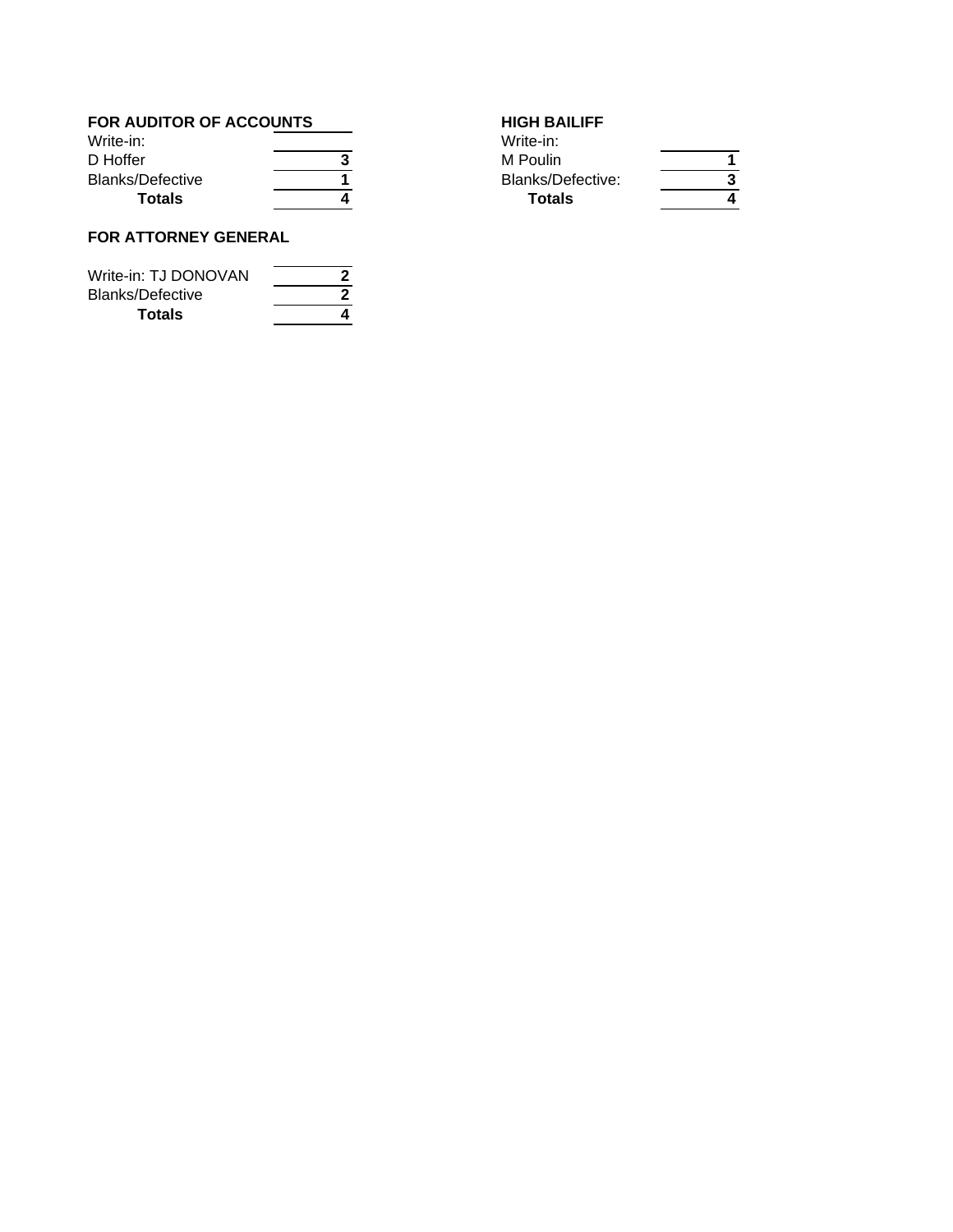÷,  $\begin{tabular}{|c|c|c|} \hline \quad \quad & \quad \quad & \quad \quad \\ \hline \quad \quad & \quad \quad & \quad \quad \\ \hline \quad \quad & \quad \quad & \quad \quad \\ \hline \quad \quad & \quad \quad & \quad \quad \\ \hline \quad \quad & \quad \quad & \quad \quad \\ \hline \quad \quad & \quad \quad & \quad \quad \\ \hline \quad \quad & \quad \quad & \quad \quad \\ \hline \end{tabular}$  $\begin{tabular}{|c|c|c|c|} \hline \quad \quad & \quad \quad & \quad \quad \\ \hline \quad \quad & \quad \quad & \quad \quad \\ \hline \quad \quad & \quad \quad & \quad \quad \\ \hline \quad \quad & \quad \quad & \quad \quad \\ \hline \quad \quad & \quad \quad & \quad \quad \\ \hline \quad \quad & \quad \quad & \quad \quad \\ \hline \quad \quad & \quad \quad & \quad \quad \\ \hline \end{tabular}$  $\begin{tabular}{|c|c|c|} \hline \quad \quad & \quad \quad & \quad \quad \\ \hline \quad \quad & \quad \quad & \quad \quad \\ \hline \quad \quad & \quad \quad & \quad \quad \\ \hline \quad \quad & \quad \quad & \quad \quad \\ \hline \quad \quad & \quad \quad & \quad \quad \\ \hline \end{tabular}$  $\begin{tabular}{|c|c|c|} \hline \quad \quad & \quad \quad & \quad \quad \\ \hline \quad \quad & \quad \quad & \quad \quad \\ \hline \quad \quad & \quad \quad & \quad \quad \\ \hline \quad \quad & \quad \quad & \quad \quad \\ \hline \quad \quad & \quad \quad & \quad \quad \\ \hline \quad \quad & \quad \quad & \quad \quad \\ \hline \quad \quad & \quad \quad & \quad \quad \\ \hline \quad \quad & \quad \quad & \quad \quad \\ \hline \quad \quad & \quad \quad & \quad \quad \\ \hline \quad \quad & \quad \quad & \quad \quad \\ \hline \quad \quad & \quad \quad & \quad \quad \\ \hline \quad \quad &$  $\begin{tabular}{|c|c|c|} \hline \quad \quad & \quad \quad & \quad \quad \\ \hline \quad \quad & \quad \quad & \quad \quad \\ \hline \quad \quad & \quad \quad & \quad \quad \\ \hline \quad \quad & \quad \quad & \quad \quad \\ \hline \quad \quad & \quad \quad & \quad \quad \\ \hline \quad \quad & \quad \quad & \quad \quad \\ \hline \quad \quad & \quad \quad & \quad \quad \\ \hline \quad \quad & \quad \quad & \quad \quad \\ \hline \quad \quad & \quad \quad & \quad \quad \\ \hline \quad \quad & \quad \quad & \quad \quad \\ \hline \quad \quad & \quad \quad & \quad \quad \\ \hline \quad \quad &$  $\begin{tabular}{|c|c|c|} \hline \quad \quad & \quad \quad & \quad \quad \\ \hline \quad \quad & \quad \quad & \quad \quad \\ \hline \quad \quad & \quad \quad & \quad \quad \\ \hline \quad \quad & \quad \quad & \quad \quad \\ \hline \quad \quad & \quad \quad & \quad \quad \\ \hline \quad \quad & \quad \quad & \quad \quad \\ \hline \quad \quad & \quad \quad & \quad \quad \\ \hline \end{tabular}$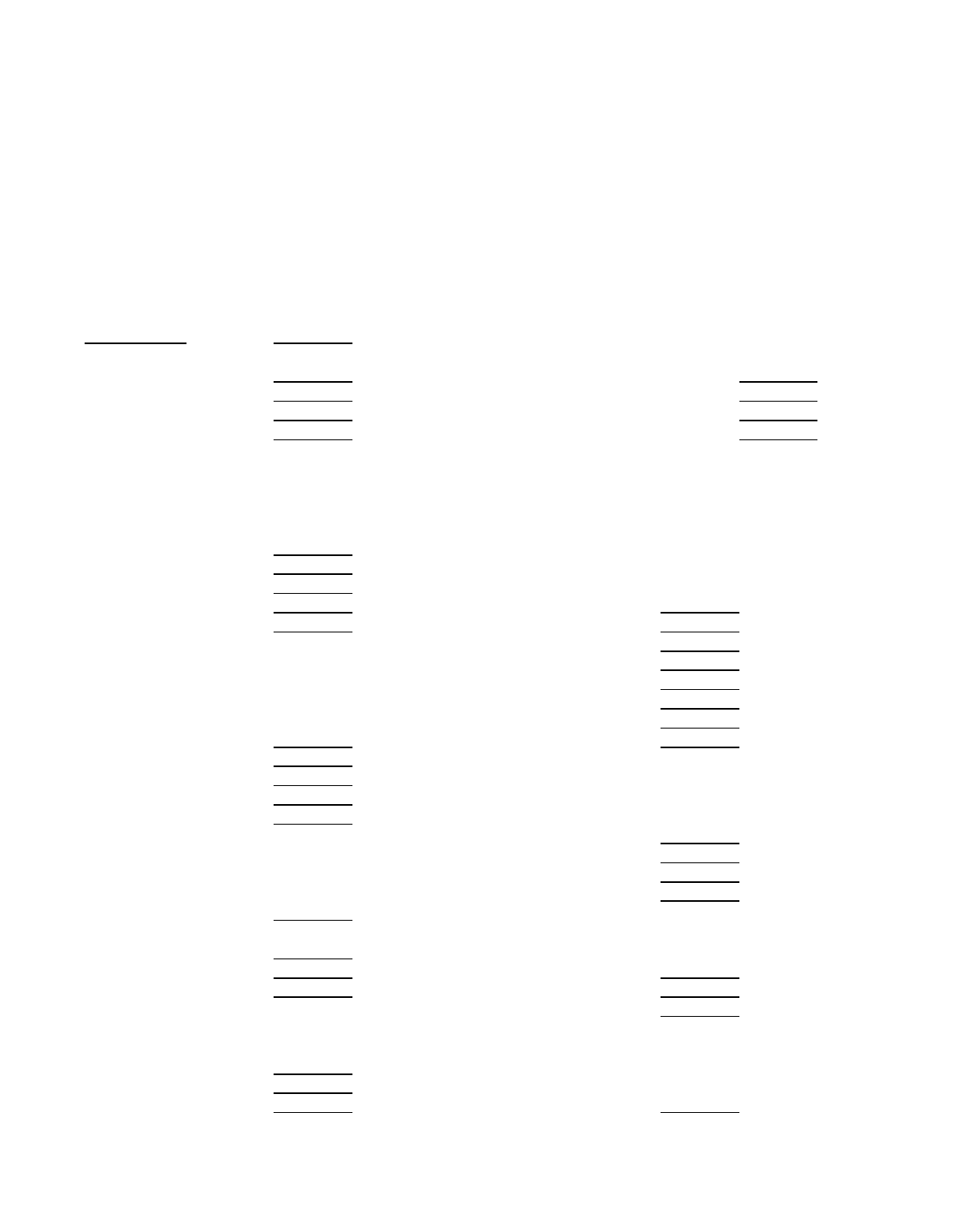$\overline{\phantom{a}}$  $\overline{\phantom{a}}$  $\begin{tabular}{|c|c|c|} \hline \quad \quad & \quad \quad & \quad \quad \\ \hline \quad \quad & \quad \quad & \quad \quad \\ \hline \quad \quad & \quad \quad & \quad \quad \\ \hline \quad \quad & \quad \quad & \quad \quad \\ \hline \quad \quad & \quad \quad & \quad \quad \\ \hline \quad \quad & \quad \quad & \quad \quad \\ \hline \quad \quad & \quad \quad & \quad \quad \\ \hline \quad \quad & \quad \quad & \quad \quad \\ \hline \quad \quad & \quad \quad & \quad \quad \\ \hline \quad \quad & \quad \quad & \quad \quad \\ \hline \quad \quad & \quad \quad & \quad \quad \\ \hline \quad \quad &$  $\begin{array}{c} \begin{array}{c} \begin{array}{c} \begin{array}{c} \end{array} \\ \end{array} \end{array} \end{array}$  $\overline{\phantom{a}}$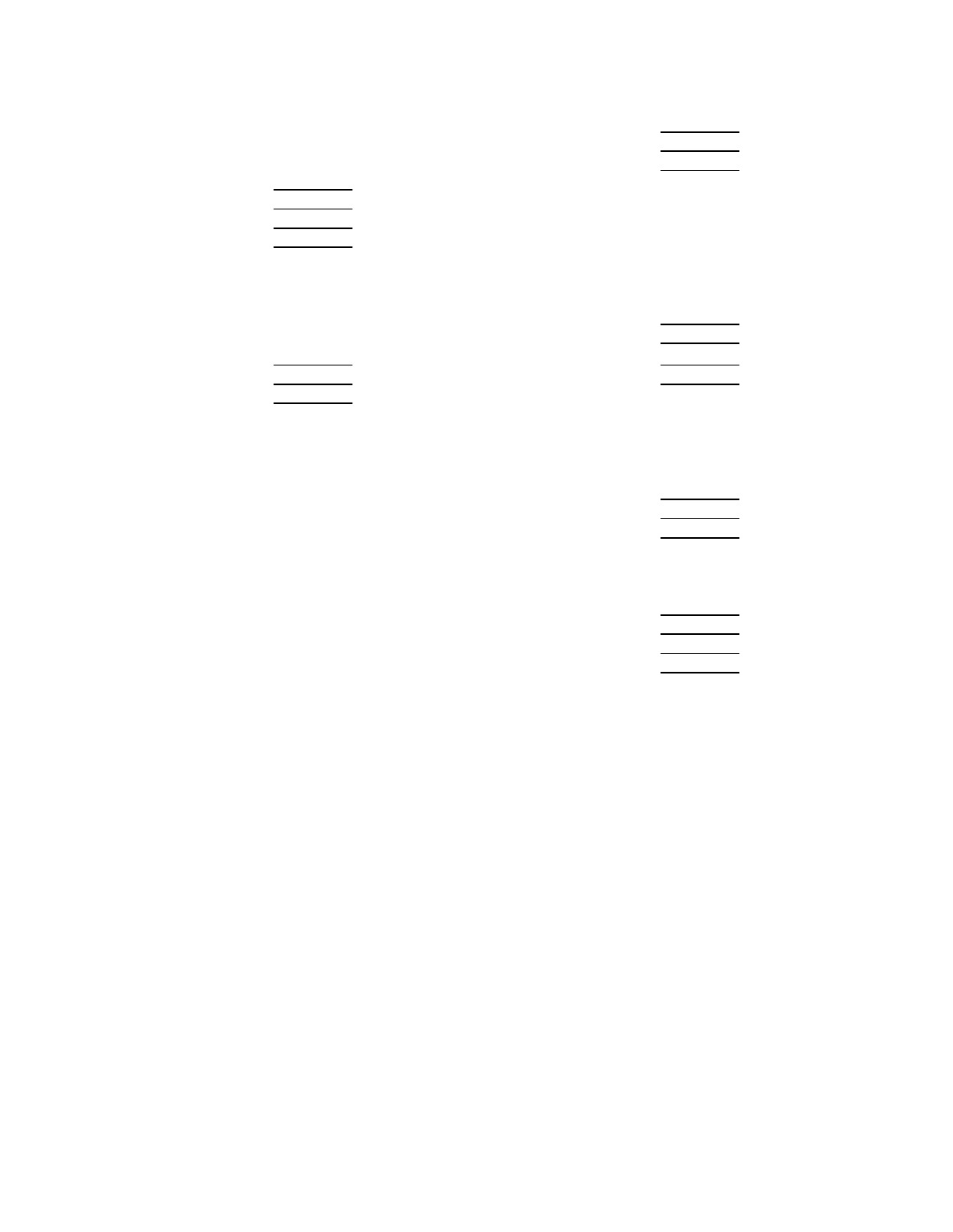$\begin{tabular}{|c|c|c|} \hline \quad \quad & \quad \quad & \quad \quad \\ \hline \quad \quad & \quad \quad & \quad \quad \\ \hline \quad \quad & \quad \quad & \quad \quad \\ \hline \quad \quad & \quad \quad & \quad \quad \\ \hline \quad \quad & \quad \quad & \quad \quad \\ \hline \quad \quad & \quad \quad & \quad \quad \\ \hline \quad \quad & \quad \quad & \quad \quad \\ \hline \quad \quad & \quad \quad & \quad \quad \\ \hline \quad \quad & \quad \quad & \quad \quad \\ \hline \quad \quad & \quad \quad & \quad \quad \\ \hline \quad \quad & \quad \quad & \quad \quad \\ \hline \quad \quad &$ 

 $\equiv$